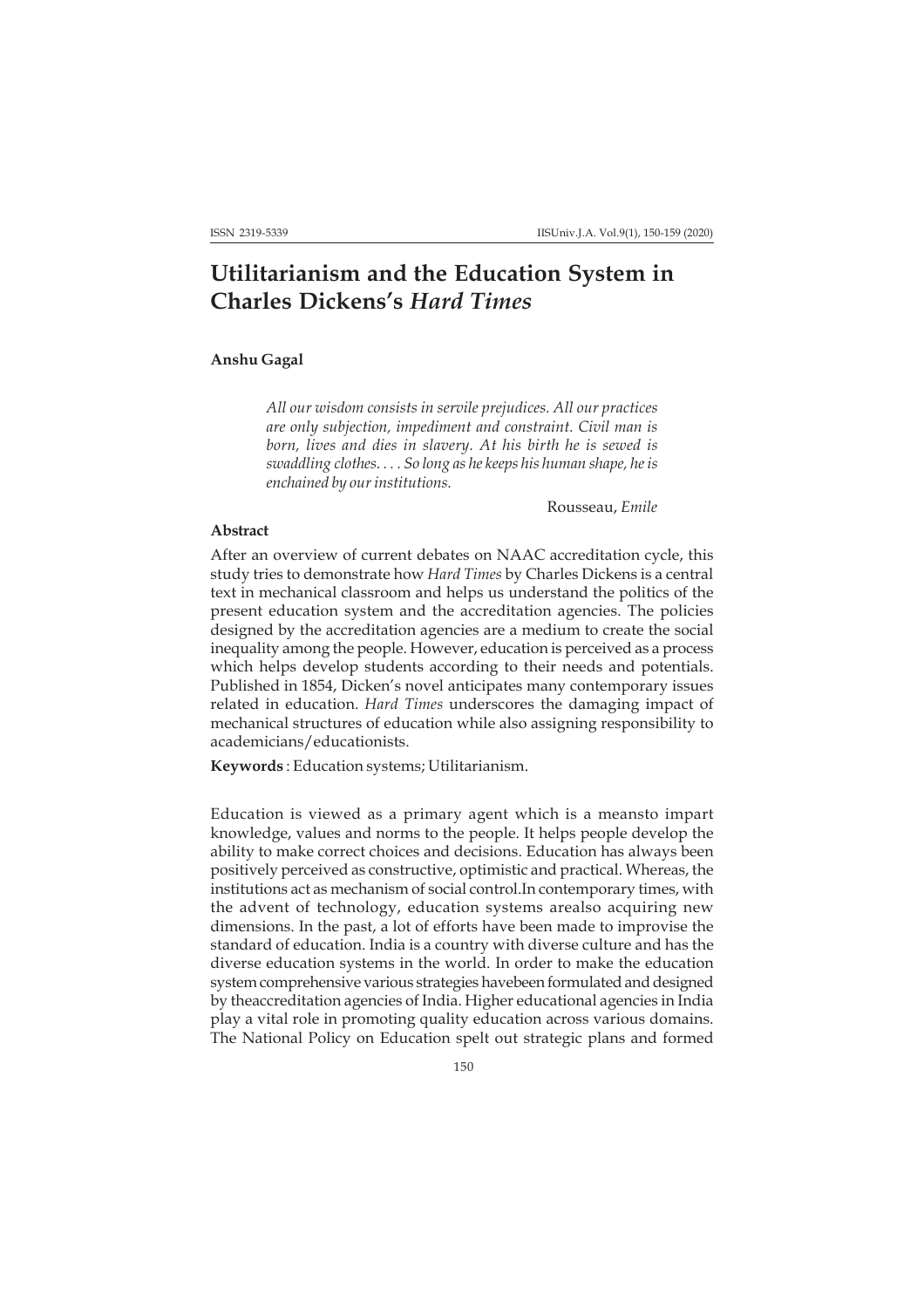Gagal 2020

NAAC which is an autonomous institution of UGC to address these concerns. Similarly, there are many accreditation agencies and organizations in India that play a vital role in Higher education accreditation. These accreditation bodies are established with a mandate of Quality Assurance of Higher Education Institutions (HEI's) in the country. To fulfil this, mandate these agencies have been carrying out the process from the past many years. According to these agencies quality assurance in education is a continuous process and these bodies ensure to facilitate quality enhancement through the various procedures. The Accreditation and Assessment of NAAC looks into various core values in which the HEI's are contributing like development of nation, inculcating a value system among students, use of technology &c. However, the irony is that they are measuring value system i.e. truth and righteousnessinquantitative scales. The utilitarian principle/concept in education and scales to measure the standards have made the exchange of knowledge monotonous and mechanical. These systems assign gradings to colleges after evaluating parameters like curricular aspect, teaching-learning and evaluation, research, innovation and extension, institutional values, Student support and progression &c. To improvise education and to ensure quality the accreditation agencies have created a system which every higher education institutehas to undergoand, in that system, also existsvarious other systems which create further binaries among people having same qualifications. Due to the techniques which these systems have employed education has lost its value and worth altogether, in fact it is a perfunctory activity. Education generated further social stratification among masses. After an overview of current debates on NAAC accreditation cycle, this study tries to demonstrate how *Hard Times* by Charles Dickens is a central text in mechanical classroom and helps us understand the politics of the present education system and the accreditation agencies.The policies designed by the accreditation agencies are also creating the social inequality among the people.

System as defined by Johnson's Dictionary, "ancomplexure or combination of many things acting together" (qtd. in Duncan29). The word appears to be synonymous with 'monotony.' The methodologies adopted by these institutions are rigorous and stringent. However, to maintain and assess the quality of the academics and academic institutions at Higher Level of learning by such agencies have become matter-of fact for all government and private institutes disseminating knowledge. They have made education a business and students are perceived as products by such systems which is the main cause of dissatisfaction among students.

Charles Dickens' phenomenal work *Hard Times* which appeared during Victorian times is also a reflection on the education system and the harmful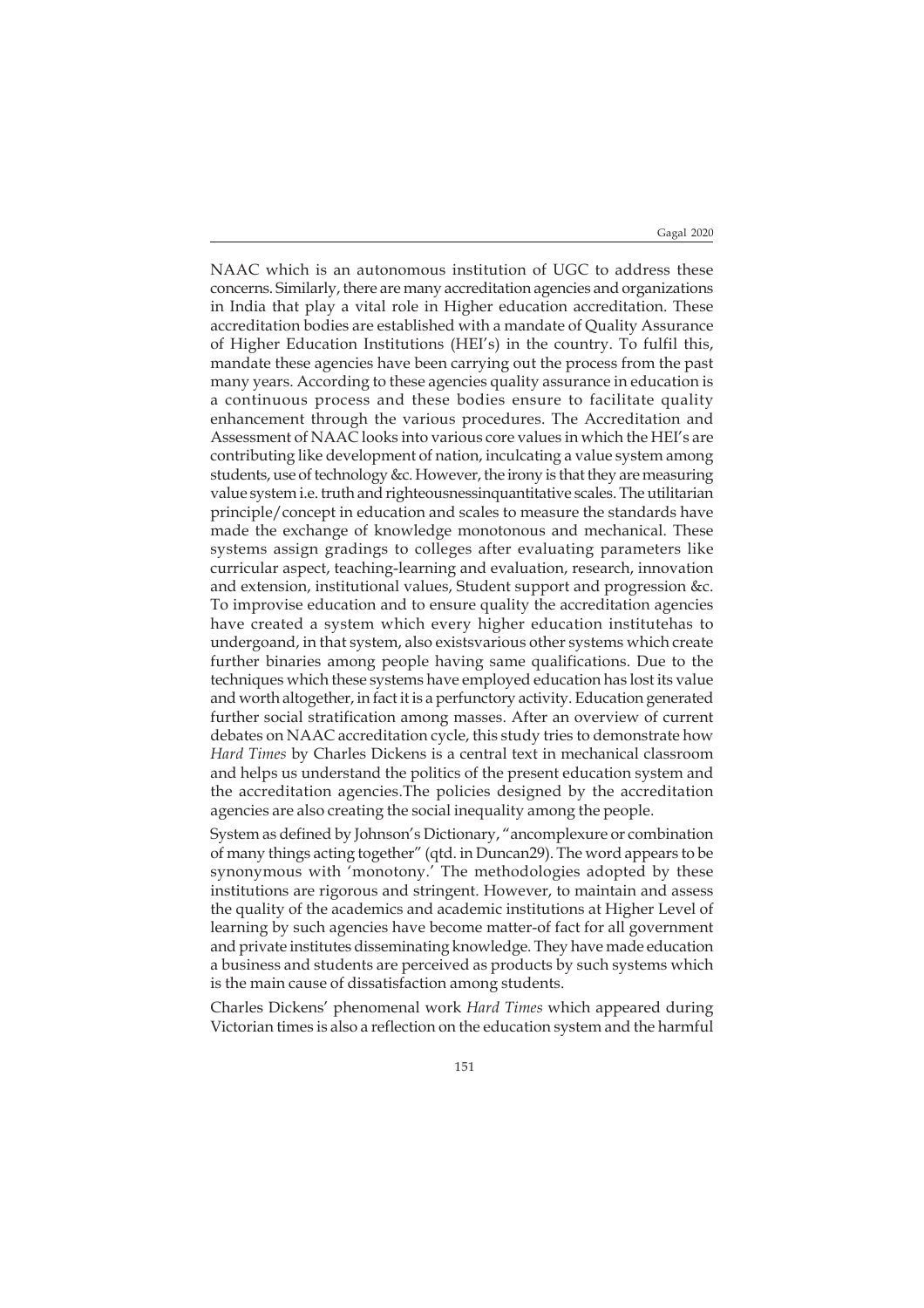effects of utilitarian principle.The Victorian age was an age of postindustrialization and an age of transition. In every sphere huge experimentation is taking place. The sudden economic growth and the rise of middle classes have developed new interests among the people. Education is one such area where people have shown huge interest. *Hard Times* depicts the importance of education for every child however, the principle of utilitarianism is primary concern in the work. According to Mukesh Williams, "Utilitarianism was a philosophy based on a minimalist view of man that understood human nature in terms of economic relation alone" (Introduction, xi).*Hard Times*makes one reflect on the contemporary perspective of education policies in which the liberation for the innovative thinking seems limited and restricted and all these policies led to subjection of an individual which makesthe nation anti-progressive. Such philosophies have enchained the students and create 'mind-forged manacles' through which it is impossible to come out. Plato through "The Simile of the Cave" tries to highlight the similar human condition where Socrates explains to Plato's brother Glaucon the effect of education. Socrates describes a group of people who have lived as prisoners in a cave throughout their lives, facing the wall. The people watch shadows projected on wall from objects thrown by the fire behind them. These shadows are given name and these shadows are prisoners reality. He further states that:

> Then think what would naturally happen to them if they were released from their bonds and curedof their delusions. Suppose one of them were let loose, and suddenly compelled to stand up and turn his head and look and walk towards the fire; all these actions would be painful and he would be too dazzled to see properly the objects of which he used to see the shadows. . . .And if he were made to look directly at the light of the fire, it would hurt his eyes and he would turn back and retreat to the things which he could see properly, which he would think really clearer than the things being shown him. (The *Republic*, 257)

The children in such scenario are enslaved to view reality as being shown to them. They have been rigorously trained to see only in the manner which system has designed for them. They are habitual of objectifying the education as designed for them because it gives to the people concerned like academicians the superior comfort of knowing. Yet the standard based curriculum is harmful for imaginative thinking of the students and they turn into habit of watching the objects in the cave as mentioned by Socrates.

*Hard Times* provides an insight into the various issues such as the industrialisation of England, unequal position of women and mechanization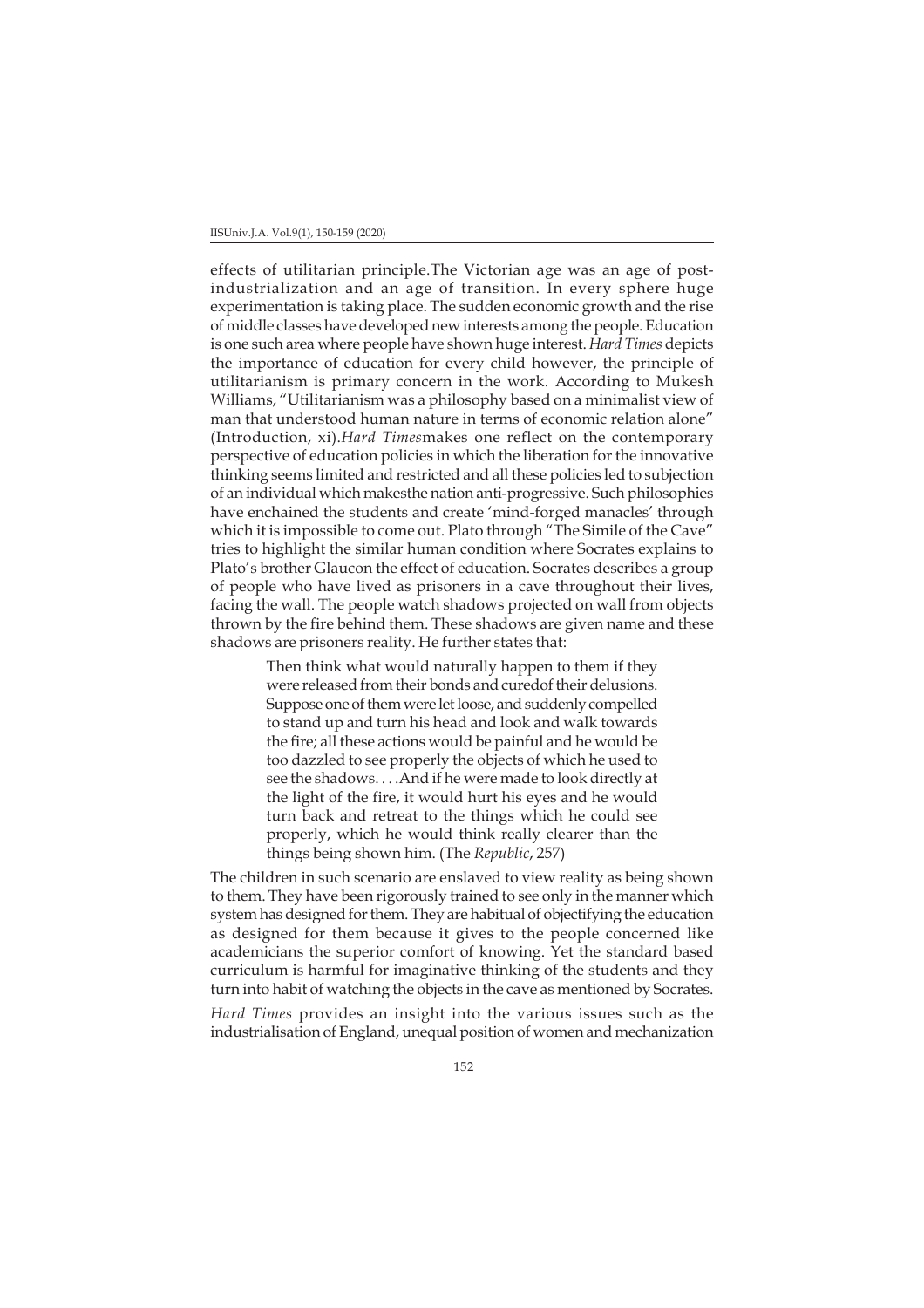of the human beings prevalent during the Victorian times. According to academicians and scholars *Hard Times* is not just a novel of social indignation but a work of 'passionate revolt.' The work only depicts oppressors and victims which according to various critics are the result of Utilitarian philosophy of the times.John Stuart Mill defines *Utilitarianism*as a theory based on the principle that "actions are right in proportion as they tend to promote happiness, wrong as they tend to produce reverse of happiness." Mill further argues that people's achievement of goals and ends should be counted as part of their happiness. Though everything cannot be measured by same standards and critics believed that happiness itself is a complex process. In the utilitarian view one ought to maximize the overall good—that is, consider the good of others as well as one's own good. The good consists of pleasure a psychological state.G.E. Moore (1873-1958) criticized this view of Stuart Mill's general happiness that is a good to the aggregate of all persons. He asserts:

> Mill has made as naïve and artless a use of the naturalistic fallacy as anybody could desire. "Good", he tells us, means "desirable" does not mean "able to be desired" as "visible" means "able to be seen." The desirable means that ought to be desired; just as the detestable means not what can be but what ought to be detested. . . .(Moore, PE, 66-7)

Education can bring change in outlook and attitude of a person and also helps to boost the confidence. However, to impart education in order to help students develop skills that drive better jobs, better lives and hence brings prosperity is actually the main problem of the present accreditation systems. What if one despite doing a lot of hard work and having appropriate qualification is unable to seize an opportunity for oneself? How would such systems analyse the growth of these students? The necessary criterion for accreditation includes the placement of the student and the biggest drawback is toassociate knowledge with value. Such systems have actually confined the mental growth of people. They are restricted to view the world around them as they have been asked to perceive it. Such practices promote prejudices and is constantly transforming the world of childhood freedom into a mental dungeon. These agencies as put forth by Joel Morkan in a discussion onWordsworth's *Prelude*Book-V for advocating improvements in education are "camouflaging an elaborate set of controls beneath a surface appearance of freedom and spontaneity" (61). There appears only an illusion of liberty and everything in these systems appear to be calculated.

Through *Hard Times*Charles Dickens also makes his readers reflect on crude realities of education, where students were constantly fed with facts. In fact, the term used for young students by Dickens is "little pitchers" and who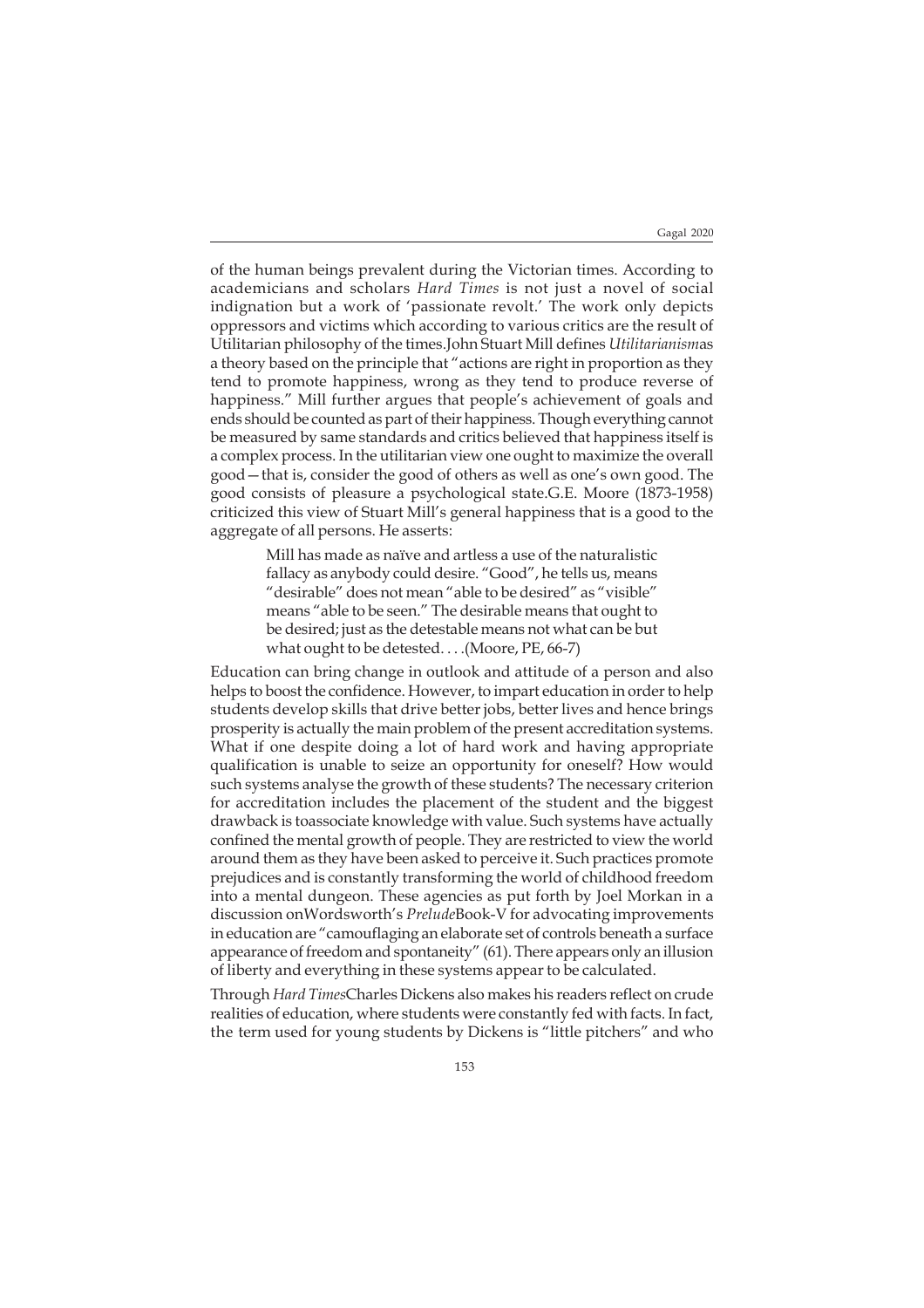were to be galvanized and to be filled with facts up to the brim. It is essential to understand that the young minds are like pitchers and we the educationists are the potters and it is our duty to give them appropriate shape for the better future of our country.F.R. Leavis views *Hard Times*as Charles Dickens' best work and "a moral fable." He asserts, "Yet, if I am right, of all Dickens's works it is the one that has all the strength of his genius, together with the strength none of the others can show – that of a completely serious work of art" (*The GreatTradition,* 227).The novel begins with:

> 'NOW, WHAT I WANT is, Facts. Teach these boys and girls nothing but Facts. Facts alone are wanted in life. Plant nothing else, and rule out everything else. You can only form the minds of reasoning animals upon Facts: nothing else will ever be of any service to them. This is the principle on which I bring up my own children, and this is the principle on which I bring up these children. Stick to Facts, Sir!' (3)

Thomas Gradgrind is portrayed as a pragmatic person having practical approach to life and education system by his method of only dispensing hard and obstinate facts to the children. Facts form the essence of Gradgrind's philosophy and the philosophy of many academicians and educationists who provide for the children's rational needs to an extent that they lose their creativity. When students were asked by a gentleman in *Hard Times* if they would "paper the room with representations of horses" (6) to which the answer of many were in affirmative yet many were able to assess through the expression of the gentleman that the answer should be 'No'. Hence, the ability to imagine is tamed by such people and institutions. Moreover, the gentleman's reply that, "Do you ever see horses walking up and down the sides of rooms in reality – in fact? Do you?" (6) is somehow similar to the linear equation where the answer is either right or wrong andin such logical or rather factual thought process there is no room left for skeptics. What purpose such education serves? All these aspects in a manner insist children to give up their innovation and accept the monotony of the systems. The students are continuously been assessed on the basis of hard facts rather than their imagination and creative faculty.The facts are instilled inside them to such an extent that every source of ambiguity iscompletely rooted out. "No little Gradgrind had ever seen a face in the moon; it was up in the moon before it could speak distinctly" (9).According to Hobsbaum, "*Hard Times* [. . .] is Dicken's attack upon the system by which the claims of human beings are trampled in a general melee" (187). Gradgrind and his philosophy is useful in creating robots and not human beings. Human beings have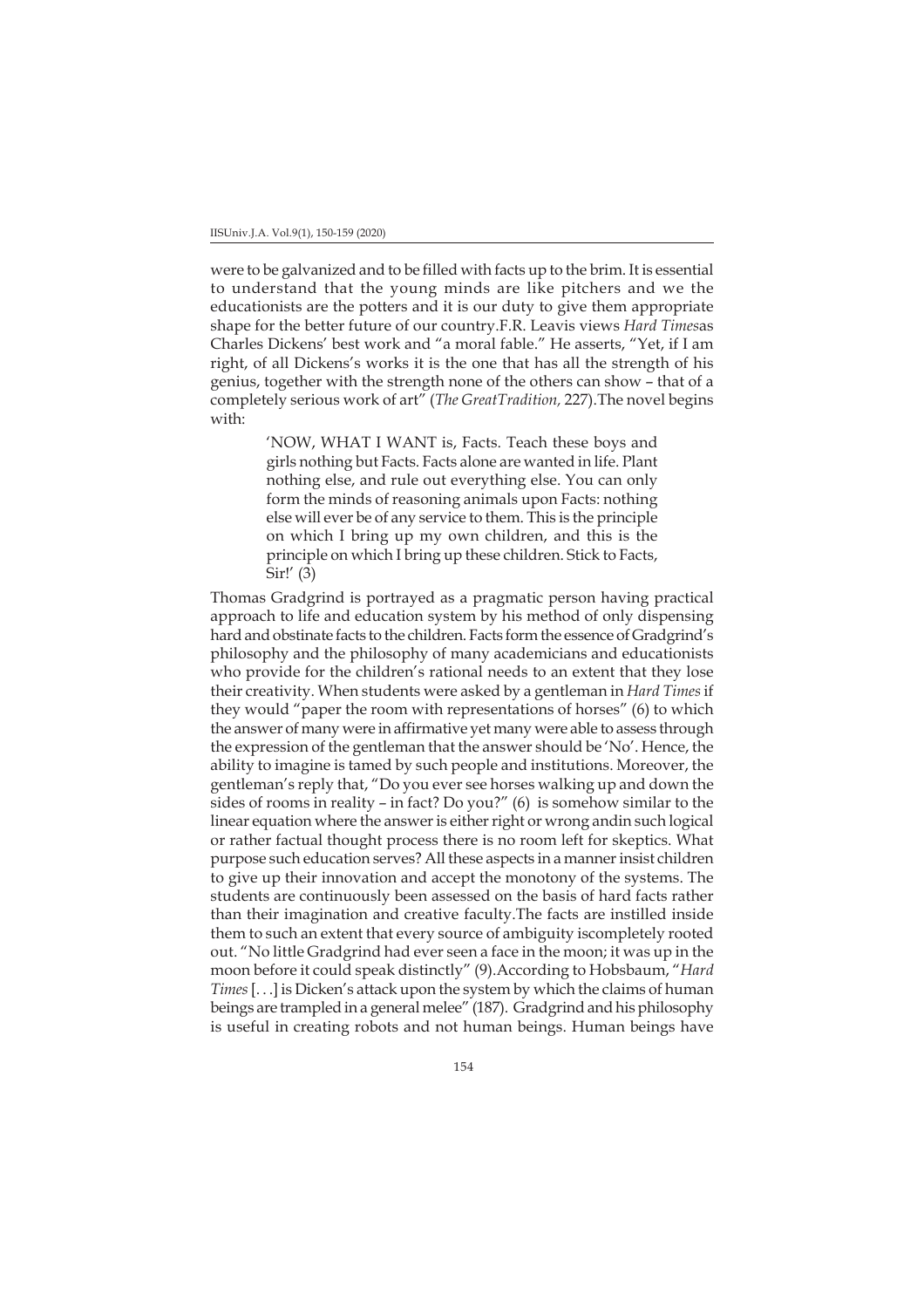been endowed with the faculty of imagination which help them in innovation and creation and more than that it helps them to make this world a better place to live. However, such philosophies are hugely responsible for shaping the world and children into mechanical beings who do not find pleasure in pursuing what they are doing. The present education system is a 'model' which Gradgrind and people like him find considerably satisfactory.In fact, the place named Coketown inhabited by such mechanical people, also epitomise the negative aspects and reflect boring and dull lifestyle. The depiction of Coketown is noteworthy as it is a town of 'red brick sacred to fact.' In this town all the buildings are so much alike that without reading the names inscribed above them one might not be able to distinguish among them. The author delineates Coketown thus:

> All the public inscriptions in the town were painted alike, in severe characters of black and white. The jail might have been the infirmary, and infirmary might have been the jail, the town-hall might have been either, or both, or anything else, for anything that appeared to the contrary in the graces of their construction. Fact, fact, fact, everywhere in the material aspect of the town; fact, fact, fact, everywhere in the immaterial. The M'Choakumchild school was all fact, and the school of design was all fact, and the relations between master and man were all fact, and everything was fact between the lying-in hospital and cemetery, and what you couldn't state in figures, . . .. (19)

Therefore, this town of machinery in its architecture and layout have no individuality and the people of the town are also depicted as parts of a machine in their movements and repeated actions. Additionally, everything in the Coketown is denied its uniqueness. The 'Hands' (workers) of this place are manipulated, shaped and trained for service and they have also lost their individual identity like Coketown. Hence such system only produces subjected and practiced bodies and minds. The hard facts are only brutalising everything around.

*Hard Times* depicts the inhumanities of Victorian era which finds parallel to current thinking fostered and sanctioned by the philosophy of education. The classroom appears monotonous, redundant, uninteresting, wearisome and mind-numbing. Dickens also mentions and somewhere admits that how Gradgrind and his monologue at the beginning of the novel makes the schoolroom, "a plain, bare, monotonous vault" (3). Dickens represented Thomas Gradgrind repellent, nevertheless respectable. He doesn't want his children to place doubtful speculation on anything. When Louisa in a conversation with her brother says, 'Tom, I wonder' to which Gradgrind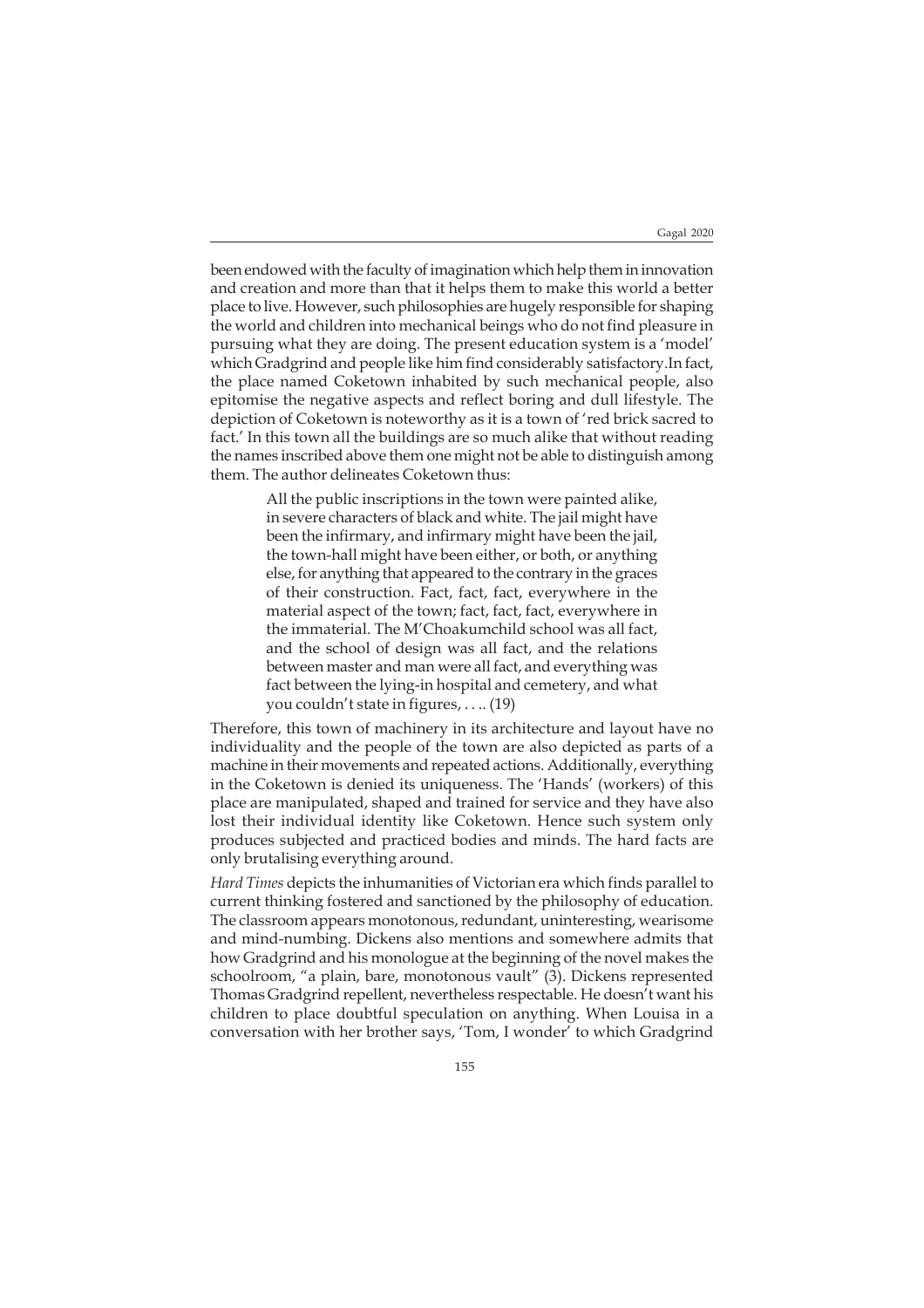immediately intervened and said, "Louisa, never wonder" (38-39). Thomas Gradgrind is a typical example of mechanical art. He believes that every query can be resolved through the means of addition, subtraction,multiplication, and division.Bounderby is also the by-product of similar ideologies.Josiah Bounderby 'banker, merchant, manufacturer,' also believes that facts alone are worth learning, and the world of Gradgrind and Bounderby appear inhumaneand hard.

Imagination which is an important creative faculty has retreated into the deep fissure of the earth's surface. The children grow up learning facts like if the visuals of the apples are red so they draw and colour the apple red only. The innocence is trained from the nascent stage to depict and represent the world as it is. Humans are therefore prone to be affiliated to the comfort of what is already known to them. They get uncomfortable in accepting the existence of green colour apple. They were evaluated and marked in the examinations on the basis of these hard facts and hence hegemonized into the system. Sissy Jupe in *Hard Times* when asked for the definition of a horse, and she was unable to do that so Gradgrind remarked:

> . . . Girl number twenty possessed of no facts in reference to one of the commonest animals! Some boy's definition of a horse. Bitzer, yours. . . .

> 'Quadruped. Graminivorous. Forty teeth, namely twentyfour grinders, four eye-teeth, and twelve incisive. Sheds coat in the spring; in marshy countries, sheds hoofs too. Hoofs hard, but requiring to be shod with iron. Age known by marks in mouth.' Thus (and much more) Bitzer. (*Hard Times*, 5)

Sissy Jupe was born among the people whose livelihood relies on over the horses but such knowledge is irrelevant according to Gradgrind. Bitzer is made programmable which according to F.R. Leavis, is "the model pupil, on the button's being pressed, promptly vomits up the genuine article" (229). The education system of a society is related to the total social system of that society. It prepares the generations according to the needs and goals of the society concerned. The purpose of such education as portrayed and projected by Thomas Gradgrind and his model pupil Bitzer for a system which require mechanical labour. The present system of education is more or less working on the same principle of facts. According to the academicians, the education system performs the function of social control and social change and also fosters conformity up to certain limit to an individual. It also encourages critical judgement in the individual in order to accept and alter to the change. Yet the system promoted in the industrial and scientific time period to certain degree is based onfacts and only facts. The Gradgrind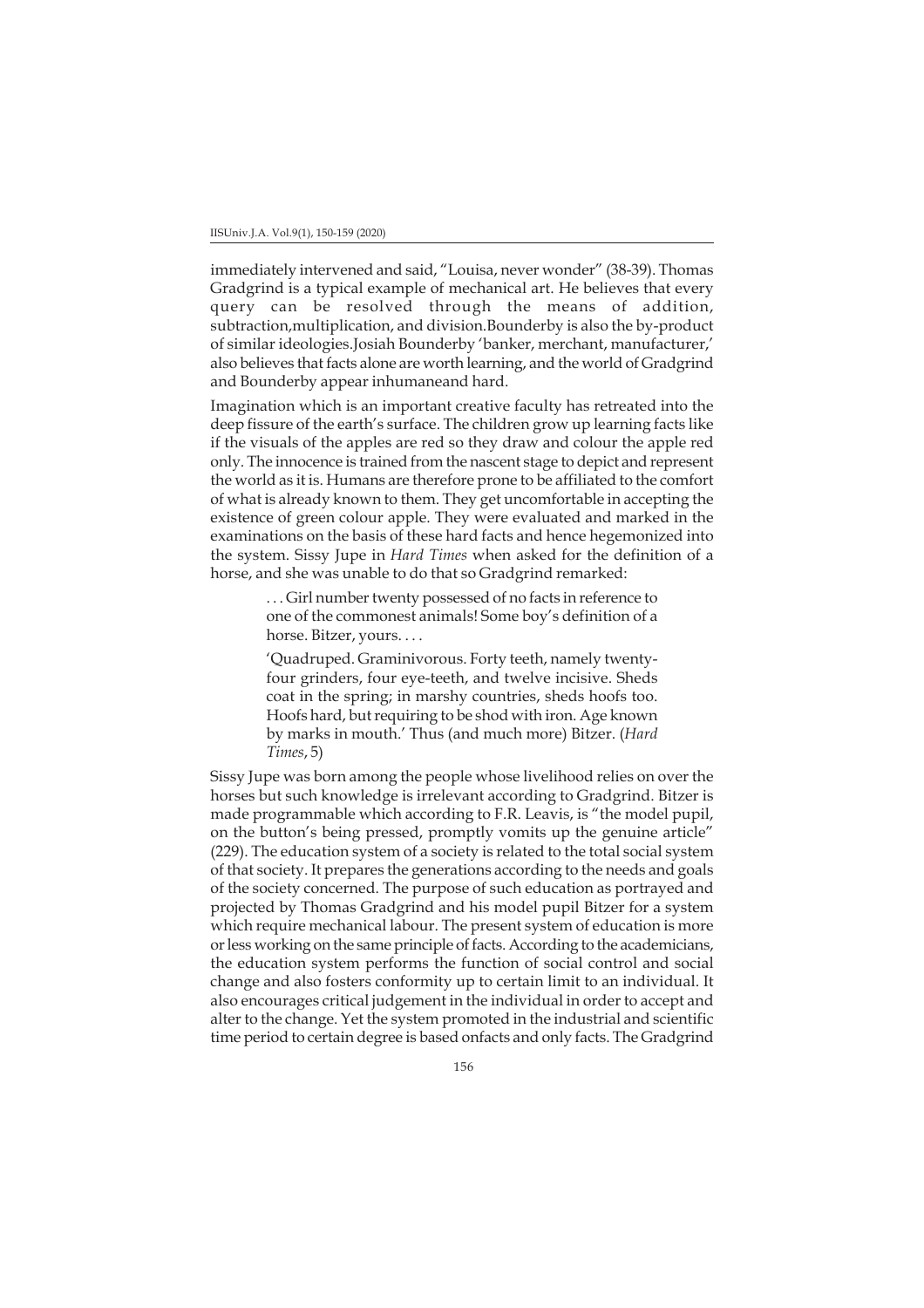philosophy finds easy parallel in contemporary system of education. Hence children should be analysed on the basis of skills and measuring is the only way to comprehend that our children are learning. Assessment helps the students and teachers to analyse the process of learning.

The fundamental philosophy of these systems henceforth is governing philosophy. According to scholars such systems develop the habit of defining what needs to be known and directives are accordingly formed and framed. Judgements are passed, not reached in such circumstances and answers are accepted without argument. Such systems are paralysing the students. They are more calculative, self-interested and unsatisfied. Sissy Jupe in *Hard Times*representsfreedom, vitality, goodness and emotions whereas Louisa, Bitzer and Thomas appears to be dull, unhappy and unsatisfied. The circus athletes are dextrous in horse riding and display adroitness of the kind which brings confidence and poise in one's life. The skills that they display express vital human impulse and they also minister to vital human needs.

> There were two or three handsome young women among them, with two or three husbands, and their two or three mothers, and their eight or nine little children, who did the fairy business when required. The father of one of the families was in the habit of balancing the father of another of the families on the top of a great poles; the father of the third family often made pyramid of both those fathers, with Master Kidderminster for the apex, and himself for the base; all the fathers could dance upon rolling casks, stand upon bottles, catch knives and balls, twirl hand-basins, ride upon anything, jump over everything, and stick at nothing. . . . Yet there was a remarkable gentleness and childishness about these people, a special inaptitude for any kind of sharp practice, and an untiring readiness to help and pity one another, deserving often of as much respect, and often of as much generous construction, as the everyday virtues of any class of people in the world. (28-29)

Dickens appreciates the circus and its people and associates them with various virtues and qualities. He emphasises that not just reasoning yet imagination is an important factor which determines the progress of an individual. Dickens through the failed relationship of Louisa and Bounderby highlights the fallacy of the utilitarian system and its collapse in front of its promoter Thomas Gradgrind, "the pride of his heart and the triumph of his system, lying, an insensible heap, at his feet" (167). Not only Louisa and Bounderby represents the downfall of utilitarianism but also Gradgrind's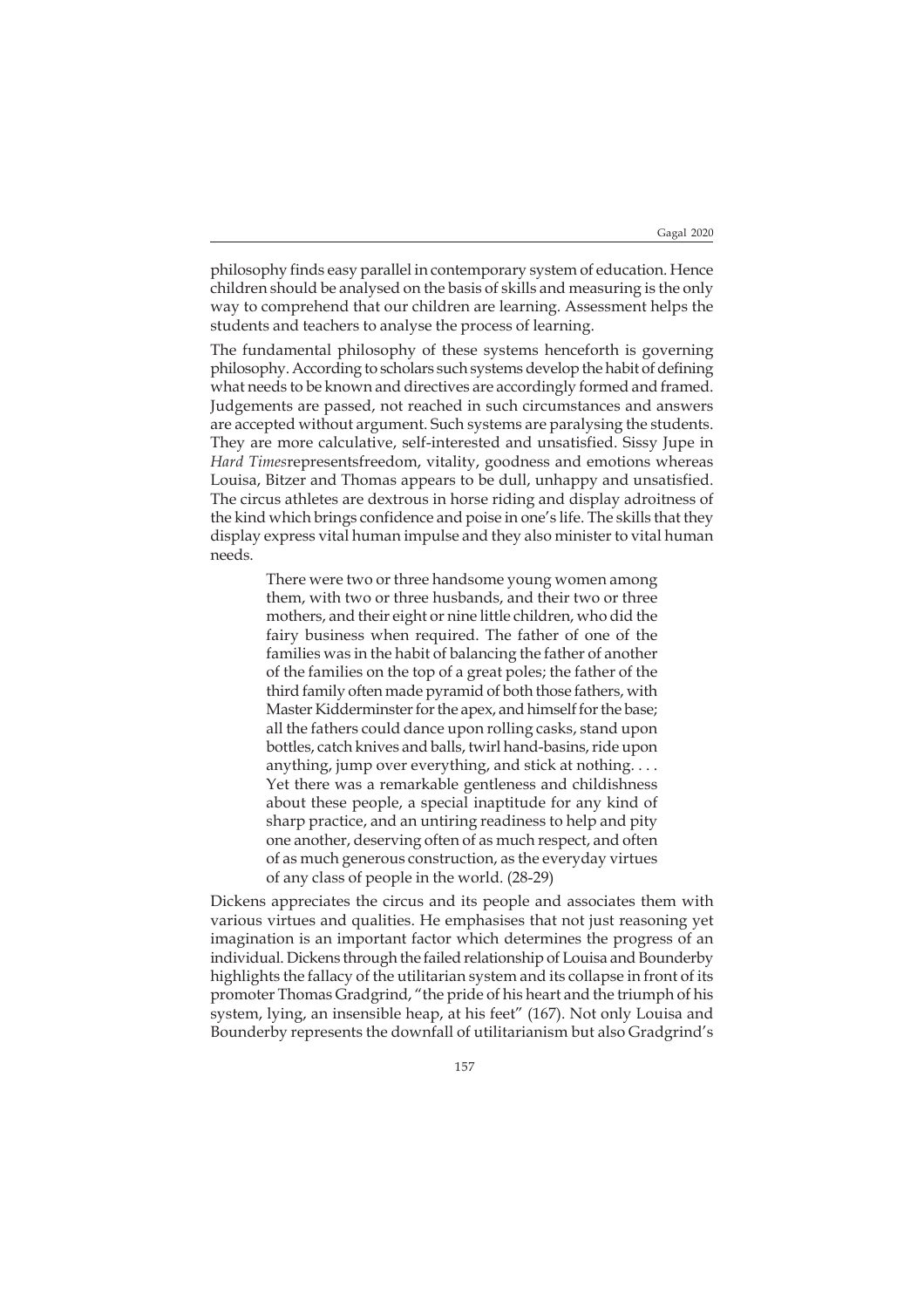son Tom who has not left any stone unturned to meet his selfish ends. He has manipulated and deceived his own sister in the process.Not only that but Tom has failed his father and the system in which he believed and trusted when he committed robbery in the bank where he was employed. He has turned into a bored and sullen whelp. When asked by Gradgrind how he did it? He opened his mouth to make a cutting retort:

'How was what done?' moodily answered the son.

'This robbery,' said the father, raising his voice upon the word.

'I forced the safe myself overnight, and shut it up ajar before I went away. I had had the key that was found made long before. I dropped in that morning, that it might be supposed to have been used. I didn't the money all at once. I pretended to put my balance away every night, but I didn't. Now you know all about it.'

. . .

'I don't see grumbled the son. So many people are employed in situations of trust; so many people, out of so many, will be dishonest. I have heard you talk, a hundred times, and it's being a law. How can I help laws? You have comforted others with such things, father. Comfort yourself!' (218)

It is truly ironic that utilitarian education system has actually facilitated learning, or enhanced skills, and values. Whereas Bitzer is the real triumph of the utilitarian system.

> . . . Bitzer, still holding the paralysed culprit by the collar, stood in the Ring, blinking at his old patron through the darkness of the twilight. 'Bitzer,' said Mr Gradgrind, broken down and miserably submissive to him,' have you a heart?'

> 'The circulation sir,' returned Bitzer, smiling at the oddity of the question, 'couldn't be carried on without one. No man, sir, acquainted with the facts established by Harvey relating to the circulation of the blood, can doubt that I have a heart.'

> 'Is it accessible,' cried Mr Gradgrind, 'to any compassionate influence?'

> 'It is accessible to Reason, sir,' returned the excellent young man. 'And to nothing else.' (220)

Gradgrind's system of education has been a complete failure in human terms. Gradgrind sees in the end, the grotesque reality of the character formed